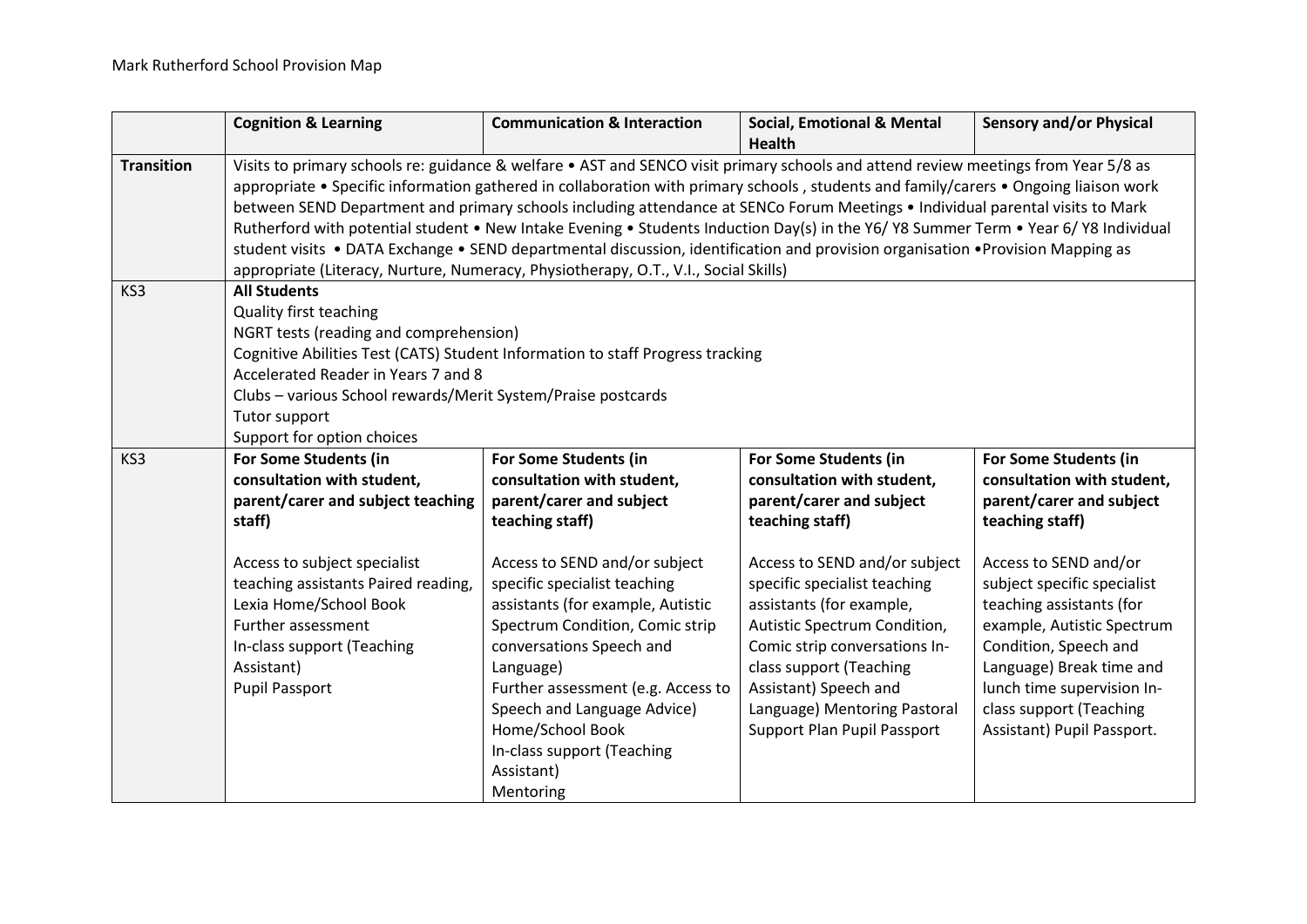|                                                            | <b>Cognition &amp; Learning</b>                                                                                                                                                                                                                                                                   | <b>Communication &amp; Interaction</b>                                                                                                                                                                                                                                                                                                                                                                         | <b>Social, Emotional &amp; Mental</b><br><b>Health</b>                                                                                                                                                                                                       | <b>Sensory and/or Physical</b>                                                                                                                                                                                                                                                                                                                                                                                             |
|------------------------------------------------------------|---------------------------------------------------------------------------------------------------------------------------------------------------------------------------------------------------------------------------------------------------------------------------------------------------|----------------------------------------------------------------------------------------------------------------------------------------------------------------------------------------------------------------------------------------------------------------------------------------------------------------------------------------------------------------------------------------------------------------|--------------------------------------------------------------------------------------------------------------------------------------------------------------------------------------------------------------------------------------------------------------|----------------------------------------------------------------------------------------------------------------------------------------------------------------------------------------------------------------------------------------------------------------------------------------------------------------------------------------------------------------------------------------------------------------------------|
|                                                            |                                                                                                                                                                                                                                                                                                   | Pastoral Support Plan<br>Social skills group<br>Social stories<br><b>Pupil Passport</b><br>Visual timetable                                                                                                                                                                                                                                                                                                    |                                                                                                                                                                                                                                                              |                                                                                                                                                                                                                                                                                                                                                                                                                            |
| <b>KS3 usually</b><br>with an<br>EHCP/<br><b>Statement</b> | For a Few Students (in<br>consultation with student,<br>parent/carer and subject teaching<br>staff)                                                                                                                                                                                               | For a Few Students (in<br>consultation with student,<br>parent/carer and subject<br>teaching staff)                                                                                                                                                                                                                                                                                                            | For a Few Students (in<br>consultation with student,<br>parent/carer and subject<br>teaching staff)                                                                                                                                                          | For a Few Students (in<br>consultation with student,<br>parent/carer and subject<br>teaching staff)                                                                                                                                                                                                                                                                                                                        |
|                                                            | Access to specialist teaching from<br>the SEND Department<br>Bespoke personalised timetable<br>Specialist assessment Specialist<br>teaching<br><b>Additional Literacy/Numeracy</b><br>teaching<br>Annual review and reporting cycle<br>ICT provision/specialist software<br><b>Pupil Passport</b> | Access to specialist teaching from<br>the SEND Department<br>Bespoke personalised timetable<br>Specialist teaching<br>ICT Provision/specialist software<br>Increased visual aids<br>Use of symbols / visuals<br><b>Structured School and class</b><br>routines<br>Environmental clues (e.g. signs,<br>location systems, picture/object<br>exchange)<br>Break time and lunch time<br>provisions and supervision | Access to specialist teaching<br>from the SEND Department<br>Bespoke personalised<br>timetable Break time and<br>lunch time provisions and<br>supervision Individual<br>Behaviour Plans Time-out card<br>Referral to specialist services<br>e.g CAMHS, CHUMS | Access to specialist teaching<br>from the SEND Department<br>Access to specialist<br>professionals including<br>Community Paediatrician,<br><b>Mobility Services, Hearing</b><br>Impairment Services,<br>Occupational Therapist,<br>Speech and Language<br>Therapist, Physiotherapist,<br><b>Visual Impairment Service</b><br>Bespoke personalised<br>timetable Break time and<br>lunch time provisions and<br>supervision |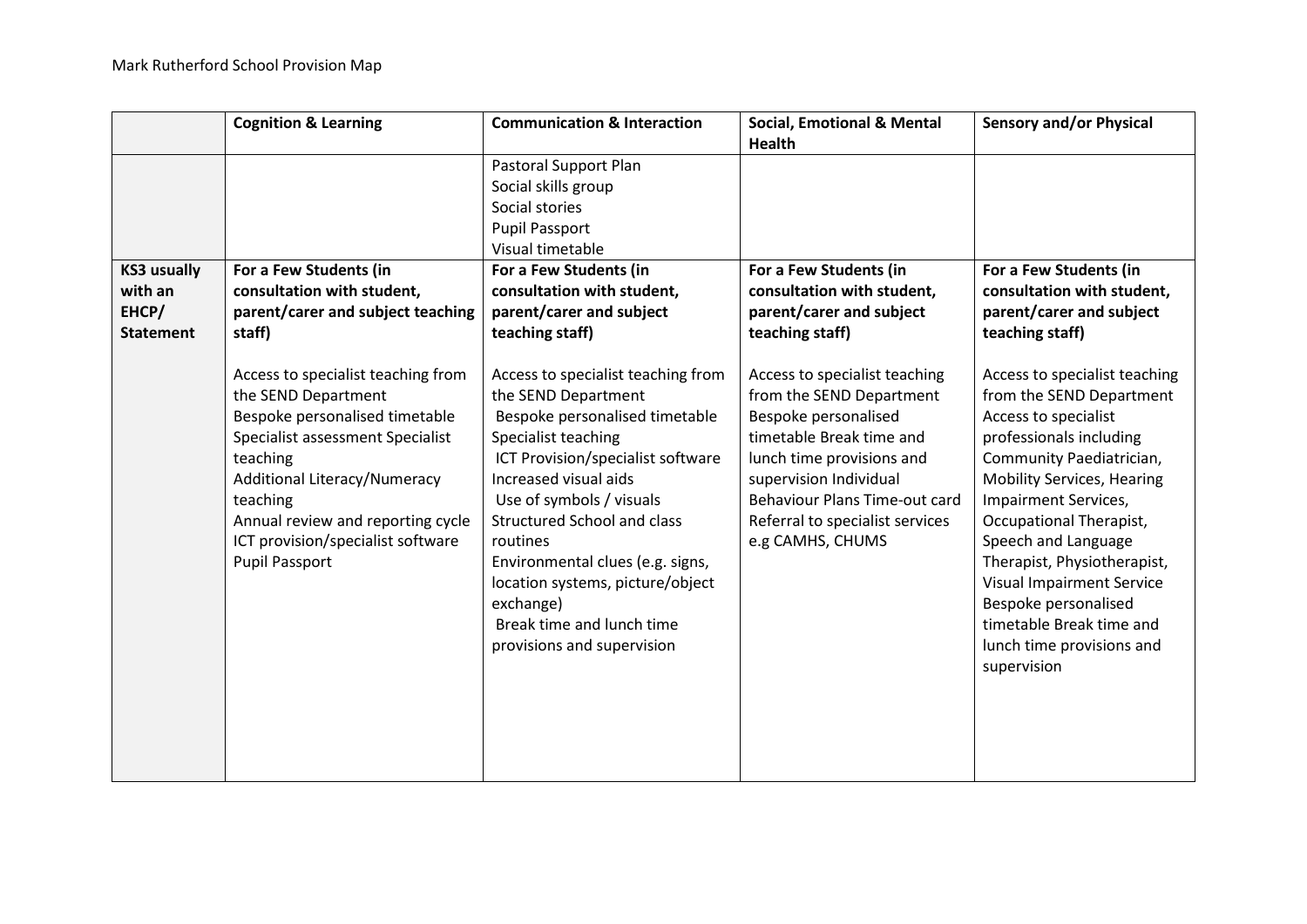|     | <b>Cognition &amp; Learning</b>                                                                                                                                                                                                                                                               | <b>Communication &amp; Interaction</b>                                                                                                                                                                                                                                                                                                                                                                                                                                                                                       | <b>Social, Emotional &amp; Mental</b><br><b>Health</b>                                                                                                                                                                                                              | <b>Sensory and/or Physical</b>                                                                                                                                                                                                                                      |
|-----|-----------------------------------------------------------------------------------------------------------------------------------------------------------------------------------------------------------------------------------------------------------------------------------------------|------------------------------------------------------------------------------------------------------------------------------------------------------------------------------------------------------------------------------------------------------------------------------------------------------------------------------------------------------------------------------------------------------------------------------------------------------------------------------------------------------------------------------|---------------------------------------------------------------------------------------------------------------------------------------------------------------------------------------------------------------------------------------------------------------------|---------------------------------------------------------------------------------------------------------------------------------------------------------------------------------------------------------------------------------------------------------------------|
| KS4 | <b>All Students</b>                                                                                                                                                                                                                                                                           |                                                                                                                                                                                                                                                                                                                                                                                                                                                                                                                              |                                                                                                                                                                                                                                                                     |                                                                                                                                                                                                                                                                     |
|     | <b>Quality first teaching</b><br>Student Information to staff Progress tracking<br>Clubs - various School rewards/merit system/praise postcards<br>Tutor support<br>Careers support through the tutoring programme<br><b>Revision classes</b><br>Supplementary coursework sessions            |                                                                                                                                                                                                                                                                                                                                                                                                                                                                                                                              |                                                                                                                                                                                                                                                                     |                                                                                                                                                                                                                                                                     |
| KS4 | For Some Students (in<br>consultation with student,<br>parent/carer and subject teaching<br>staff)<br><b>Access to Specialist Teaching</b><br>Assistant support<br>Examination access arrangements<br>Further assessment<br>In-class support (Teaching<br>Assistant)<br><b>Pupil Passport</b> | For Some Students (in<br>consultation with student,<br>parent/carer and subject<br>teaching staff)<br>Access to SEND and/or subject<br>specific specialist teaching<br>assistants (for example, Autistic<br>Spectrum Condition Speech and<br>Language<br>Comic strip conversations<br>Further assessment (e.g. Access<br>to Speech and Language Advice)<br>In-class support (Teaching<br>Assistant)<br>Mentoring<br>Pastoral Support Plan<br>Social Skills Group Social stories<br><b>Pupil Passport</b><br>Visual timetable | For Some Students (in<br>consultation with student,<br>parent/carer and subject<br>teaching staff)<br>Access to SEND and/or subject<br>specific specialist teaching<br>assistants<br>In-class support (Teaching<br>Assistant)<br>Mentoring<br>Pastoral Support Plan | For Some Students (in<br>consultation with student,<br>parent/carer and subject<br>teaching staff)<br>Access to SEND and/or<br>subject specific specialist<br>teaching assistants<br>In-class support (Teaching<br>Assistant)<br>Mentoring<br>Pastoral Support Plan |
|     |                                                                                                                                                                                                                                                                                               |                                                                                                                                                                                                                                                                                                                                                                                                                                                                                                                              |                                                                                                                                                                                                                                                                     |                                                                                                                                                                                                                                                                     |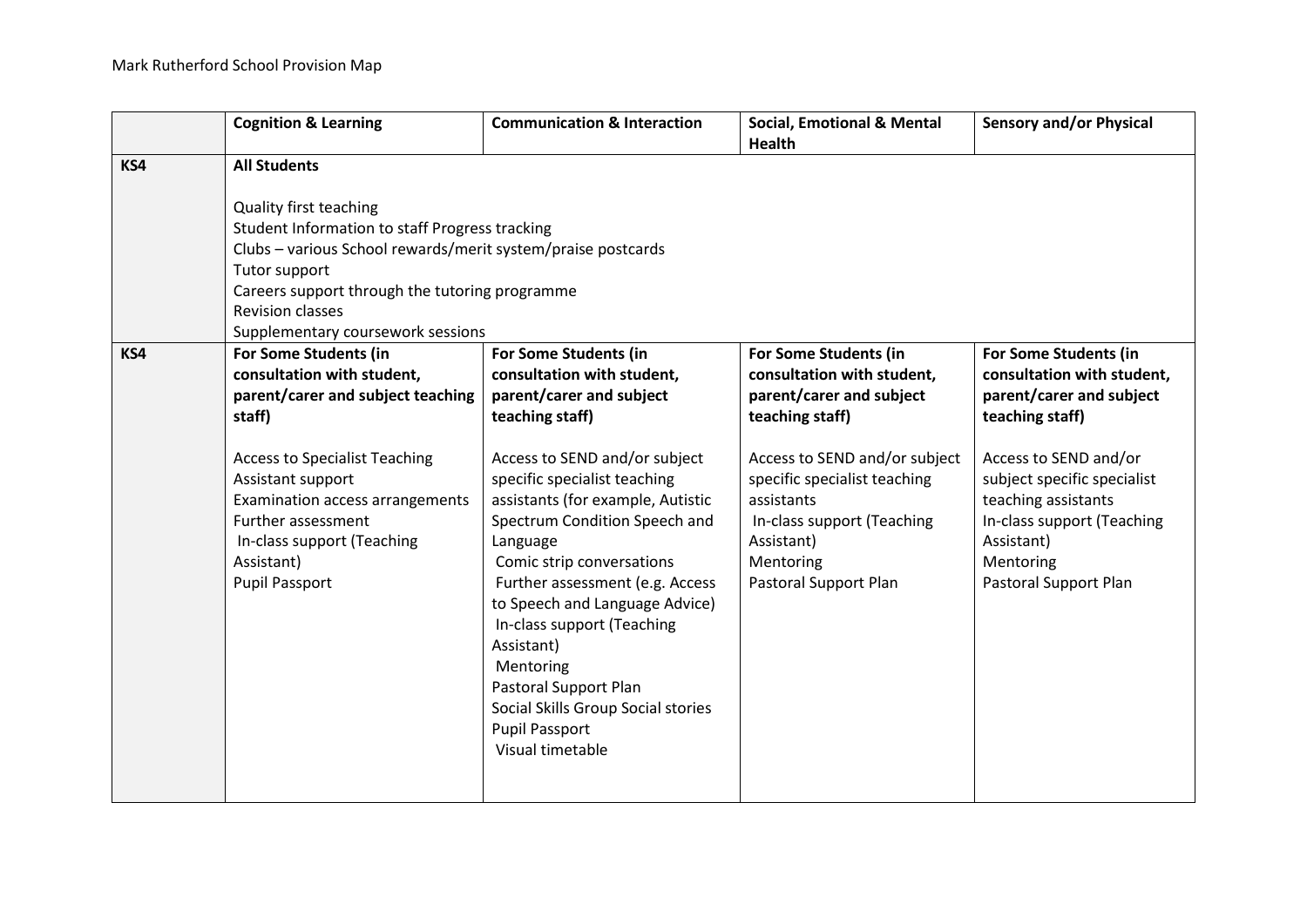|                                                                         | <b>Cognition &amp; Learning</b>                                                                                                                                                                                                                                                                                                                                               | <b>Communication &amp; Interaction</b>                                                                                                                                                                                                                                                                                                                                                                                                                                                                                         | <b>Social, Emotional &amp; Mental</b>                                                                                                                                                                                                                                                                                                                                          | <b>Sensory and/or Physical</b>                                                                                                                                                                                                                                                                                                                                                                                                                                                                            |
|-------------------------------------------------------------------------|-------------------------------------------------------------------------------------------------------------------------------------------------------------------------------------------------------------------------------------------------------------------------------------------------------------------------------------------------------------------------------|--------------------------------------------------------------------------------------------------------------------------------------------------------------------------------------------------------------------------------------------------------------------------------------------------------------------------------------------------------------------------------------------------------------------------------------------------------------------------------------------------------------------------------|--------------------------------------------------------------------------------------------------------------------------------------------------------------------------------------------------------------------------------------------------------------------------------------------------------------------------------------------------------------------------------|-----------------------------------------------------------------------------------------------------------------------------------------------------------------------------------------------------------------------------------------------------------------------------------------------------------------------------------------------------------------------------------------------------------------------------------------------------------------------------------------------------------|
| <b>KS4 Usually</b><br>those<br>students<br>with an EHCP<br>or Statement | For a Few Students (in<br>consultation with student,<br>parent/carer and subject teaching<br>staff)<br>Annual Review and reporting cycle<br>Bespoke personalised timetable<br><b>Examination Access Arrangements</b><br>ICT provision/specialist software<br>Individualised career choice<br>support<br>Specialist assessment<br>Specialist teaching<br><b>Pupil Passport</b> | For a Few Students (in<br>consultation with student,<br>parent/carer and subject<br>teaching staff)<br>Annual Review and reporting cycle<br>Bespoke personalised timetable<br>Break time and lunch time<br>provisions and supervision<br>Environmental clues (e.g. signs,<br>location systems, picture/object<br>exchange) Home/School Book<br>ICT Provision/specialist software<br>Increased visual aids Individual<br>workshops<br>Specialist teaching<br>Structured School and classroom<br>routines Use of symbols/visuals | <b>Health</b><br>For a Few Students (in<br>consultation with student,<br>parent/carer and subject<br>teaching staff)<br>Annual Review and reporting<br>cycle<br>Bespoke personalised<br>timetable Break time and<br>lunch time provisions and<br>supervision Individual<br>behaviour plans Time-out card<br>Specialist assessment (CAMH<br>for example)<br>Specialist teaching | For a Few Students (in<br>consultation with student,<br>parent/carer and subject<br>teaching staff)<br>Annual Review and reporting<br>cycle<br>Access to specialist<br>professionals including<br><b>Mobility Services, Hearing</b><br>Impairment Services,<br>Occupational Therapist,<br>Speech and Language<br>Therapist, Physiotherapist,<br><b>Visual Impairment Service</b><br>Bespoke personalised<br>timetable Break time and<br>lunch time provisions and<br>supervision<br>Specialist assessment |
| <b>KS5 for all</b><br>students                                          | Careers support through the tutoring programme<br>Guided options choices<br>Tutor support<br>Quality first teaching<br>Student Information to staff Progress tracking<br><b>Revision classes</b><br>Supplementary coursework sessions                                                                                                                                         |                                                                                                                                                                                                                                                                                                                                                                                                                                                                                                                                |                                                                                                                                                                                                                                                                                                                                                                                |                                                                                                                                                                                                                                                                                                                                                                                                                                                                                                           |
| For some<br>students                                                    | Access to further assessment Access to SENCo<br><b>Examination Access Arrangements</b><br><b>Study Support</b>                                                                                                                                                                                                                                                                |                                                                                                                                                                                                                                                                                                                                                                                                                                                                                                                                |                                                                                                                                                                                                                                                                                                                                                                                |                                                                                                                                                                                                                                                                                                                                                                                                                                                                                                           |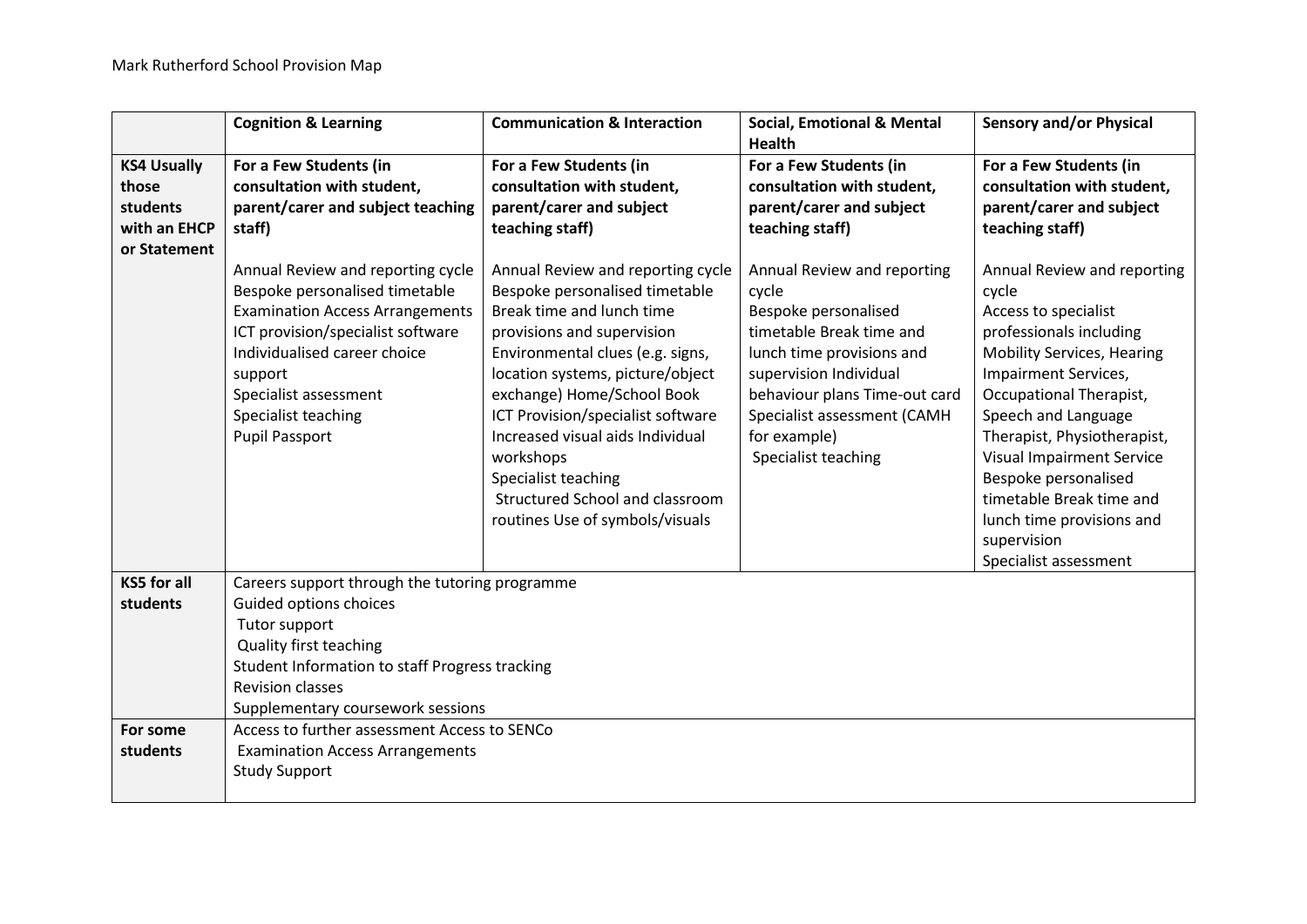| <b>KS5 usually</b>  | Annual Review and reporting cycle Break and lunchtime support Home/School book                                                            |                                                                                                                                        |                                 |                                    |  |
|---------------------|-------------------------------------------------------------------------------------------------------------------------------------------|----------------------------------------------------------------------------------------------------------------------------------------|---------------------------------|------------------------------------|--|
| those               | ICT Provision/specialist software Study Support                                                                                           |                                                                                                                                        |                                 |                                    |  |
| students            | Mentoring                                                                                                                                 |                                                                                                                                        |                                 |                                    |  |
| with an             |                                                                                                                                           | Personalised Curriculum that takes into account the strengths and interests of the students including access to mainstream Sixth Form  |                                 |                                    |  |
| EHCP/               |                                                                                                                                           | Courses Specialist teaching Structured School and classroom Annual Review and reporting cycle Pupil Passports                          |                                 |                                    |  |
| <b>Statement</b>    |                                                                                                                                           |                                                                                                                                        |                                 |                                    |  |
| <b>Access</b>       | SEND Handbook and information                                                                                                             | SEND Handbook and information                                                                                                          | <b>SEND Handbook and</b>        | <b>SEND Handbook</b>               |  |
| <b>Strategies</b>   | for teachers                                                                                                                              | for teachers                                                                                                                           | information for teachers        | Accessible toilets                 |  |
|                     | Dyslexia friendly/ ASC Friendly/                                                                                                          | Student information                                                                                                                    | Business mentor, Peer mentor    | Medical room                       |  |
|                     | ADHD Friendly classrooms.                                                                                                                 | Mentoring                                                                                                                              | and individual mentoring        | Medical support                    |  |
|                     | Ability sets/small groups                                                                                                                 | Differentiation in all subjects                                                                                                        | Guidance and welfare systems    | Transport (home-School)            |  |
|                     | Differentiated teaching and                                                                                                               | Technical communication aids                                                                                                           | Whole School Behaviour Policy   | Mobility (on-site)                 |  |
|                     | planning in all curriculum subjects                                                                                                       | ICT software                                                                                                                           | <b>Whole School Class Rules</b> | Lunchtime activities               |  |
|                     | <b>School Marking Policy</b>                                                                                                              | Thinking skills                                                                                                                        | Managed transfer                | <b>Homework Club</b>               |  |
|                     | School Homework Policy/diaries                                                                                                            |                                                                                                                                        | Social Skills Group             | Quiet Room                         |  |
|                     | and planners                                                                                                                              |                                                                                                                                        | Nurture Group                   | Lift/ramps/handrails Signage       |  |
|                     |                                                                                                                                           |                                                                                                                                        |                                 | Specialist ICT resources           |  |
|                     |                                                                                                                                           |                                                                                                                                        |                                 | Specialist equipment (e.g.         |  |
|                     |                                                                                                                                           |                                                                                                                                        |                                 | writing slopes/ switches           |  |
|                     |                                                                                                                                           |                                                                                                                                        |                                 | <b>Keyboard Skills Training</b>    |  |
|                     |                                                                                                                                           |                                                                                                                                        |                                 | Bespoke furniture                  |  |
|                     |                                                                                                                                           |                                                                                                                                        |                                 | Moving and Handling                |  |
|                     |                                                                                                                                           |                                                                                                                                        |                                 | <b>Training / Risk Assessments</b> |  |
| <b>Liaison with</b> |                                                                                                                                           | Individual Home-School Plans • SENCo - by request or at scheduled review meetings • SEND teachers/subject teachers - by request or at  |                                 |                                    |  |
| Parents/            |                                                                                                                                           | scheduled Parents' Evenings) • Form Tutor, Education Welfare Officer, Additional Needs Advisors, Counsellor/Therapist - via referral • |                                 |                                    |  |
| <b>Carers</b>       | Educational Psychologist - via referral • Other external agencies - via referral • EAL Support• Parent Partnership support in meetings    |                                                                                                                                        |                                 |                                    |  |
|                     | and with reports • Home/School book • positive postcards/letters                                                                          |                                                                                                                                        |                                 |                                    |  |
| Partner             |                                                                                                                                           | Educational Psychology • Student Support (Bedford Borough) • Educational Welfare Officer • Careers Advice • Work placement • Sensory   |                                 |                                    |  |
| <b>Agencies</b>     |                                                                                                                                           | Support (HI, VI and ASC) • Speech and Language Service • Occupational Therapy • Physiotherapy • CAMH • SEND Support• Virtual School    |                                 |                                    |  |
|                     | for CLA . School Nurse . Parent support group (Bedford Borough Parent and Carers Forum) . Social Care                                     |                                                                                                                                        |                                 |                                    |  |
| Continuing          | SEND Handbook . Whole School INSET from internal/external source . Targeted departmental/individual training . INSET Coordinator          |                                                                                                                                        |                                 |                                    |  |
| Professional        | maintains log of skills base • Knowledge disseminated • Inclusive practice self-evaluated • Inclusion strand in School Development Plan • |                                                                                                                                        |                                 |                                    |  |
| Development         | Rolling programme of training - health issues, epilepsy, anaphylaxis etc • SENCo National Award achieved• Online CPD.                     |                                                                                                                                        |                                 |                                    |  |